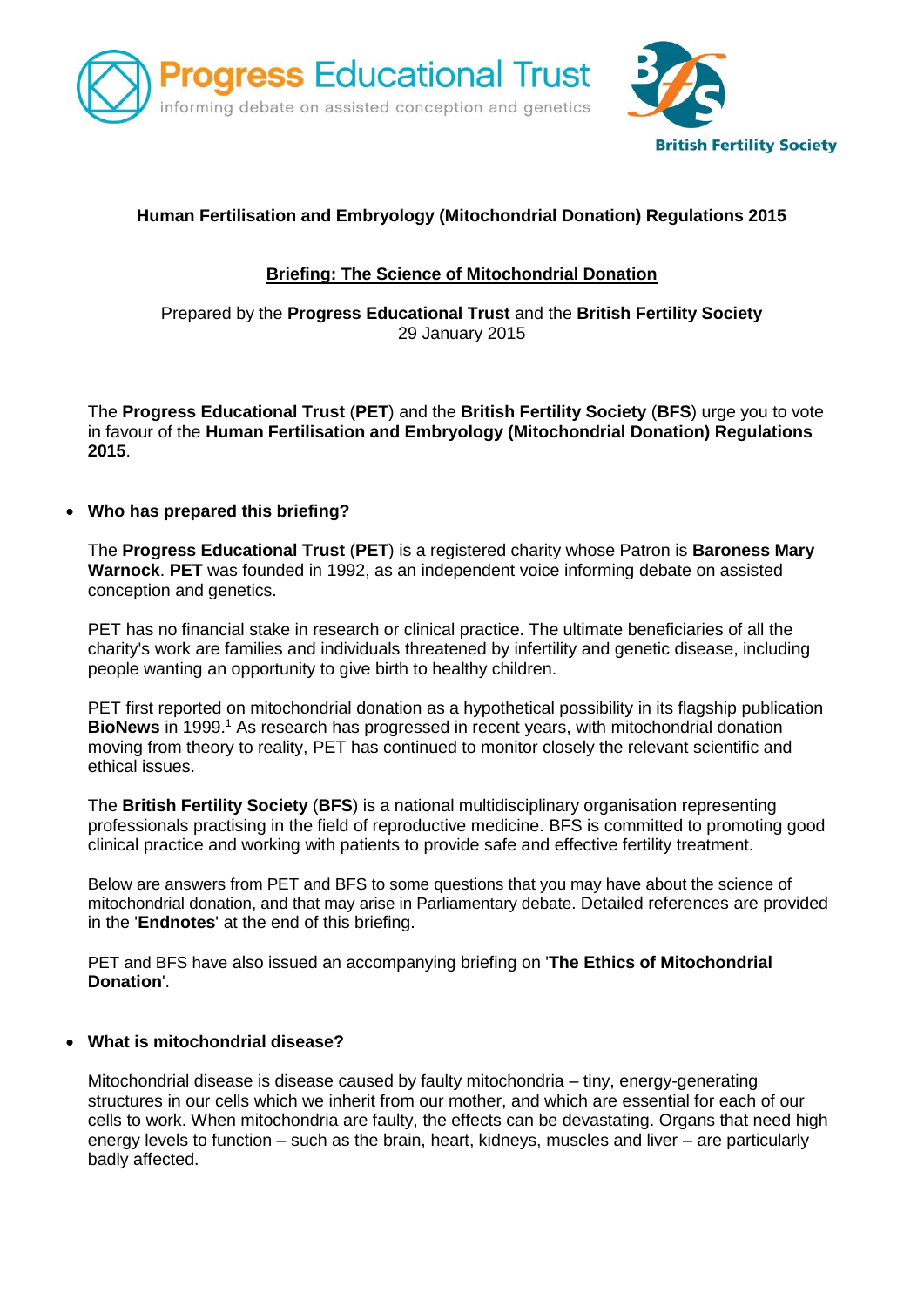Mitochondrial disease is inevitably progressive, and can be very debilitating. It can cause miscarriage, stillbirth, infant death or serious symptoms in later life – seizures, strokes, blindness, deafness, heart failure and liver failure are all common. Most of those affected will not survive to adulthood.

Mitochondria contain a small portion of their own DNA, which is separate from the nuclear DNA in the nucleus of our cells. Some types of mitochondrial disease are caused by mutations in mitochondrial DNA. Women who carry such mutations have had no reliable means of conceiving a healthy child, free of devastating mitochondrial disease – until now.<sup>2</sup>

### **What is mitochondrial donation?**

Mitochondrial donation is a type of IVF that involves conceiving a child using biological material from three people – the child's *parents*, plus a mitochondrial *donor*.

The Regulations permit the use of two specific mitochondrial donation techniques – **maternal spindle transfer** and **pronucelar transfer.** These techniques involve moving nuclear DNA from a mother's egg or embryo (which has faulty mitochondria) to a donor egg or embryo (which has healthy mitochondria, but whose nuclear DNA has been previously removed).

The main difference between the two techniques is that in maternal spindle transfer DNA is moved *before* the mother's egg has been fertilised (when the DNA is attached to a structure called the spindle), whereas in pronucelar transfer DNA is moved *after* the mother's egg has been fertilised and has become a single-cell embryo (when the DNA is contained in two structures called pronuclei – one from the mother, and the other from the father's sperm). $3$ 

#### **Will children conceived via mitochondrial donation still inherit some faulty mitochondria?**

When nuclear DNA is moved from a mother's egg or embryo to a donor egg or embryo during mitochondrial donation, it is likely that a small quantity of the surrounding mitochondria (the mother's faulty mitochondria) will also be carried over.

Evidence suggests that this carryover will *not* lead to mitochondrial disease in children conceived via mitochondrial donation, or in any subsequent generations. This is because the quantity of faulty mitochondria carried over is small, estimated to account for no more than 5% of the mitochondria in the embryo that will ultimately be created. The remaining 95% or more of the embryo's mitochondria will be healthy mitochondria from the donor.

Mitochondrial disease appears in a person only if the proportion of faulty mitochondria in their cells reaches a certain threshold, which is typically around 60%. The small proportion of faulty mitochondria that might be carried over will fall far beneath this threshold.<sup>4</sup>

A theory has been proposed that faulty mitochondria carried over could become amplified, so that the proportion of faulty mitochondria in certain tissues of the body increases significantly. There is evidence that this can happen by chance in some tissues, but this is extremely unlikely to reach levels that would lead to disease when beginning with less than 5% faulty mitochondria. Indeed, data suggests that following mitochondrial donation, any faulty mitochondria carried over are so few in number as to become undetectable.<sup>5</sup>

Doctors and researchers are aware of the hypothetical risks, and will continue to monitor the situation after mitochondrial donation has been offered.

 **Could mitochondrial donation disrupt the relationship between a cell's mitochondria and its nucleus?**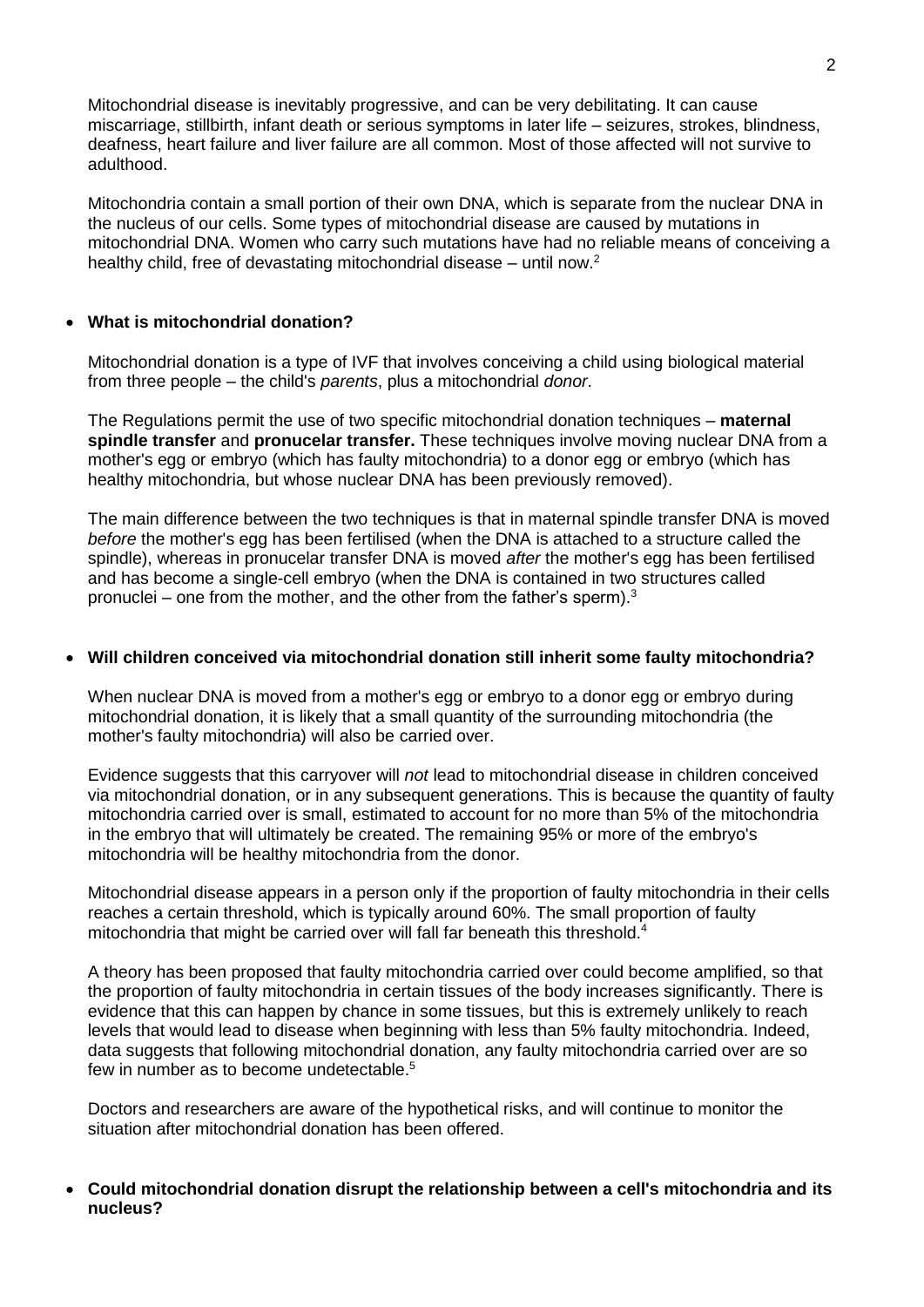There is no reliable evidence that mitochondrial donation will disrupt the relationship between a cell's mitochondria and its nucleus.

Mitochondrial DNA and nuclear DNA are jointly involved in certain processes within a cell, but these different types of DNA do not interact directly. Any interactions between the different DNA molecules are mediated via gene products (RNA molecules or protein molecules which are created from the information contained in DNA).

It is known that nuclear gene products can and do leave the nucleus and have an effect on mitochondrial DNA. However, the reverse is not true – there is no evidence of mitochondrial gene products leaving the mitochondria and having an effect on nuclear DNA.<sup>6</sup>

The relationship between the nucleus and the mitochondria is therefore one-sided. This makes it highly unlikely that donated mitochondria could relate to the nucleus in a dysfunctional way.

What of the converse – could the nucleus relate to donated mitochondria in a dysfunctional way? Again, this is highly unlikely.

It is worth remembering that every human being inherits half of their nuclear DNA from their father. In most if not all societies, matching paternal DNA with with mitochondrial DNA in a predetermined way is not a consideration. And yet there is no evidence to suggest that the resulting random juxtapositions of nuclear and mitochondrial DNA have any adverse effect.

#### **Could mitochondrial donation cause problems due to the way mitochondrial DNA and nuclear DNA have evolved together?**

Mitochondrial DNA and nuclear DNA are distinct, and evolve differently. There are various theories regarding the way that mitochondrial DNA and nuclear DNA may have co-evolved (that is, reciprocally affected one another's evolution).

Some have argued that mitochondrial donation could disrupt relationships that have developed between mitochondrial and nuclear DNA via co-evolution, and that this could have adverse consequences. There is little evidence for this view.<sup>7</sup>

There have been experiments on animals where co-evolved relationships between mitochondrial and nuclear DNA were deliberately disrupted. However, this has only been shown to have a mildly adverse effect in two situations, and neither of these situations is applicable to mitochondrial donation in humans.

One situation where adverse effects have been shown involves nuclear material being transferred between different species. This is not applicable to mitochondrial donation in humans, which will involve only human DNA.

The other situation where adverse effects have been shown involves nuclear material being transferred between different populations of the same species, but only *after* those populations have been inbred for many generations *and* have been kept separate from one another. In other words, this is a scenario where extreme genetic sameness is created, only to be suddenly disrupted with extreme genetic difference. Again, this scenario is not applicable to humans.

Nonetheless, the most recent expert scientific review of mitochondrial donation convened by the Human Fertilisation and Embryology Authority (HFEA) has recommended a precautionary step. When mitochondrial donors are selected, it is suggested that consideration be given to matching the type of mitochondria carried by the donor with the type of mitochondria carried by the mother (although there will still be the crucial difference that the mother's mitochondria will be faulty, whereas the donor's will be healthy).<sup>8</sup>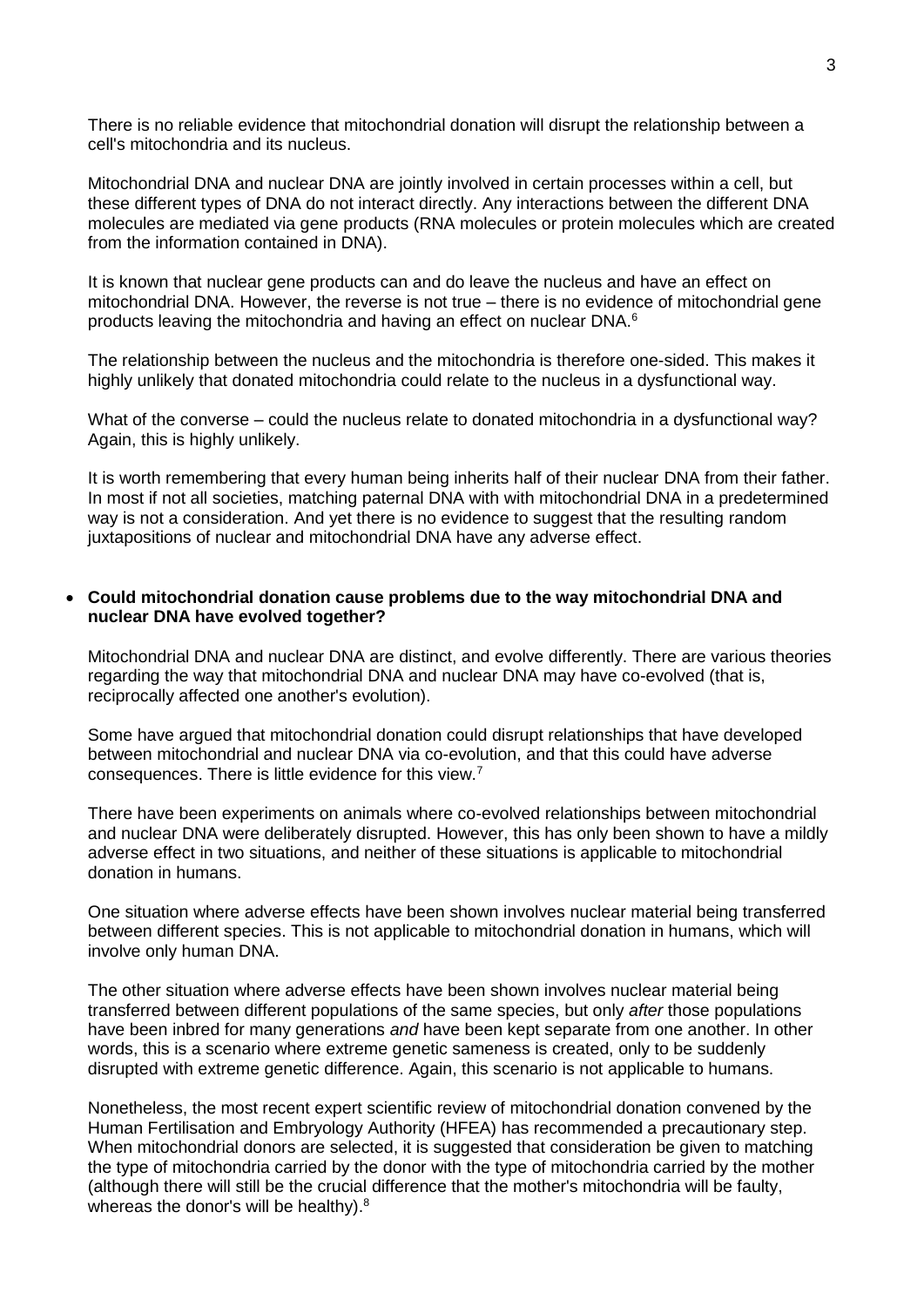Doctors and researchers will continue to keep a watching brief on any emerging evidence in this area, but hypotheses about evolution do not justify a prohibition on mitochondrial donation. Mitochondrial donation is a means of avoiding the transmission of diseases whose symptoms are, unfortunately, far from hypothetical.

#### **Could mitochondrial donation cause problems with epigenetics?**

Epigenetics refers to enduring changes in the way genes are expressed that do not involve any changes to the gene sequence.

Some have argued that mitochondrial donation could cause problems with epigenetics. There is no evidence to support this argument. Children with faulty mitochondria do not have diseases connected with epigenetics, and there is no reason to think that such problems will start occurring with mitochondria that are healthy and happen to be inherited from a donor.<sup>9</sup>

Fears about epigenetics sometimes arise when mitochondrial donation is confused with cloning. When animals are cloned, nuclear material is typically transferred from a cell at one stage of the reproductive/developmental process to a cell at a very different stage of the reproductive/developmental process. This leads to epigenetic reprogramming of the cell, which may give rise to problems later in the animal's life.

But mitochondrial donation is a very different process from cloning – it involves nuclear material being transferred between cells at the same stage of the reproductive/developmental process. There is therefore no epigenetic reprogramming, and none of the risk that accompanies such reprogramming.<sup>10</sup>

## **Do further mitochondrial donation experiments need to be carried out in animals?**

The scientific reviews of mitochondrial donation convened by the HFEA in 2011, 2013 and 2014 recommended that various experiments be performed on animals, to help ensure that mitochondrial donation is safe and efficient (to the extent that this can be known prior to the use of mitochondrial donation in humans).

The 2011 scientific review listed *pronuclear transfer in non-human primates* as a 'critical' recommended experiment.<sup>11</sup> The 2013 scientific review revised this position, stating that pronuclear transfer in non-human primates was 'no longer considered a critical experiment'. Some have cited this change of view, between 2011 and 2013, as evidence that criteria necessary to ensure the safety and efficacy of mitochondrial donation are not being met.

This is inaccurate. The review panel changed its position based on scientific evidence that emerged between 2011 and 2013, and explained its reasoning clearly and transparently in its 2013 review.<sup>12</sup>

Animal models in scientific research are by their nature imperfect – there are many differences between the early embryology of humans and that of other species. After pronuclear transfer was performed successfully in human embryos, attempts to perform the same technique in macaque monkeys failed.

The scientific review panel concluded from this and other evidence that macaques were not sufficiently similar to humans to form the basis of the experiment that was originally recommended. This does not mean that the scientific review panel lowered its standards. Indeed, the panel recommended an *additional* 'critical' experiment in the 2013 review, that was not recommended in the  $2011$  review.<sup>13</sup>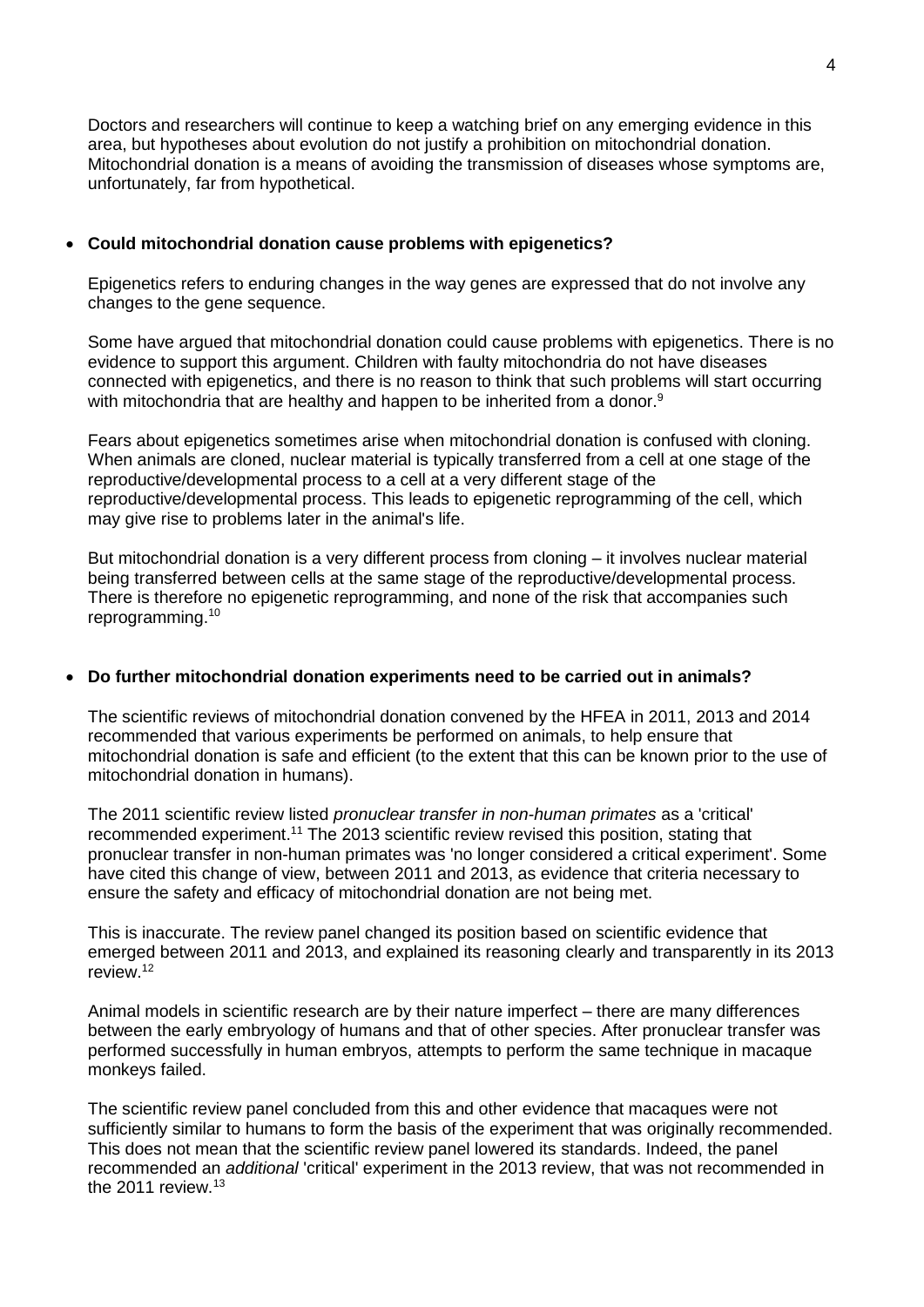All of the panel's recommendations to date have been based on expert assessment of the latest evidence from a dynamic field of research. After three expert scientific reviews, all of which have concluded that there is no reason to think mitochondrial donation is unsafe, now is the right time for Parliament to pass these Regulations and permit the use mitochondrial donation in treatment.

## **Has mitochondrial donation in humans already taken place in another country?**

No, mitochondrial donation has never been carried out in humans.

The only procedures ever carried out in humans which bear some superficial similarity to mitochondrial donation are a handful of experimental fertility treatments, performed more than a decade ago. These treatments were very different from mitochondrial donation – which is perhaps not surprising, since their aim was to treat infertility and not to avoid mitochondrial disease.

In the late 1990s, 17 children were conceived in the USA using an experimental fertility treatment which meant that these children were likely to inherit some mitochondria from a donor. The treatment involved cytoplasmic transfer, where some cytoplasm (the material in a cell that contains the mitochondria) was taken from a donor egg and added to a fertility patient's egg. The patient's egg was then fertilised.<sup>14</sup>

Unlike mitochondrial donation, there was no desire or attempt to *replace* the mother's mitochondria with the mitochondria of a donor. Instead, a donor's mitochondria was *mixed* with the mother's mitochondria. Follow-up studies of the health of the 17 children conceived in this way have only recently begun, but results from these studies will be of limited relevance to mitochondrial donation.<sup>15</sup>

Another experimental fertility treatment involving donor cytoplasm, which will have included mitochondria, was carried out by an American clinician on a single patient in China in 2003. The patient became pregnant with triplets, one of whom was aborted and two of whom were born prematurely and died. The clinician in question attributed this outcome entirely to multiple pregnancy and to obstetric complications, rather than to the method of conception.<sup>16</sup>

## **Has mitochondrial donation been ruled unsafe in the USA?**

No, mitochondrial donation has not been ruled unsafe in the USA.

In 2014, a committee of the US Food and Drug Administration organised a hearing to consider potential clinical trials of mitochondrial donation in humans, and also to consider experimental fertility treatments that might result in children inheriting mitochondria from a donor. (The latter is not being considered in the UK, and is not permitted by the Regulations.)

The committee was asked to assess benefits and risks, and to make recommendations regarding the design of clinical trials. A variety of evidence and opinion was heard, some of which emphasised benefit and some of which emphasised risk.<sup>17</sup> The committee then asked the US Institute of Medicine to produce a consensus report on relevant ethical and social policy issues. The committee has as yet made no recommendations, and work on the report is still ongoing.<sup>18</sup>

At its hearing, the committee considered this area for a day-and-a-half. This is cursory, when compared with the four years of rolling scientific assessment of the safety and efficacy of mitochondrial donation that has taken place in the UK – assessment that has taken full account of the US committee's deliberations.<sup>19</sup>

Moreover, the US authorities are already in a position to consider whether or not to permit a clinical trial. This is equivalent to the position in which the HFEA will find itself, *if* these Regulations are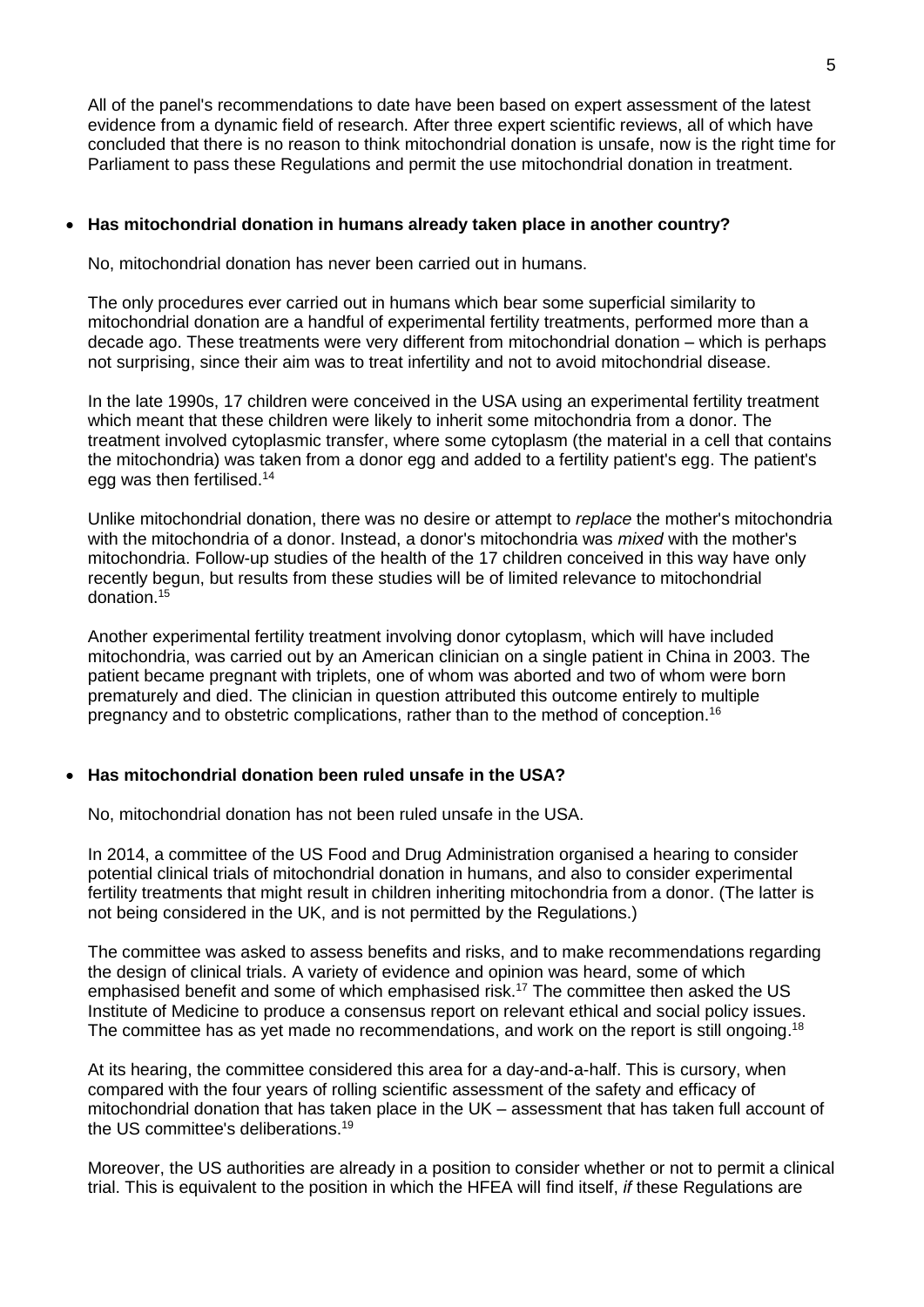passed. Far from having ruled mitochondrial donation unsafe, the US authorities are in fact arguably ahead of Parliament in this respect.<sup>20</sup>

It is therefore all the more important that these regulations be passed, in order to give families affected by devastating mitochondrial diseases the chance to benefit from mitochondrial donation.

#### **Further information**

For further information on scientific questions, see our accompanying briefing on '**The Ethics of Mitochondrial Donation**'.

For concise overviews of some of the issues surrounding mitochondrial donation, see:

- The Lily Foundation's factsheet at<http://bit.ly/lilymito>
- The Wellcome Trust's factsheet at<http://bit.ly/wellcomemito>

#### **Endnotes**

- 1. See 'Dolly not a perfect clone', *BioNews*, 1999 [http://www.bionews.org.uk/page\\_10488.asp](http://www.bionews.org.uk/page_10488.asp)
- 2. See 'Mitochondrial DNA disease molecular insights and potential routes to a cure', Russell O, Turnbull D (2014), *Experimental Cell Research*, 325(1), p 38-43 – <http://dx.doi.org/10.1016/j.yexcr.2014.03.012>
- 3. The two methods are explained with diagrams on p14-17 of the *Third Scientific Review of the Safety and Efficacy of Methods to Avoid Mitochondrial Disease through Assisted Conception* – [http://www.hfea.gov.uk/docs/Third\\_Mitochondrial\\_replacement\\_scientific\\_review.pdf](http://www.hfea.gov.uk/docs/Third_Mitochondrial_replacement_scientific_review.pdf)
- 4. See p24-27 of the *Third Scientific Review of the Safety and Efficacy of Methods to Avoid Mitochondrial Disease through Assisted Conception* – [http://www.hfea.gov.uk/docs/Third\\_Mitochondrial\\_replacement\\_scientific\\_review.pdf](http://www.hfea.gov.uk/docs/Third_Mitochondrial_replacement_scientific_review.pdf)
- 5. The amplification theory was originally explored by Eric Shoubridge and colleagues in the following papers:
	- 'Random genetic drift in the female germline explains the rapid segregation of mammalian mitochondrial DNA', Jenuth JP, Peterson AC, Fu K, Shoubridge EA (1996), *Nature Genetics* 14(2), p146-151 – <http://dx.doi.org/10.1038/ng1096-146>
	- 'Tissue-specific selection for different mtDNA genotypes in heteroplasmic mice', Jenuth JP, Peterson AC, Shoubridge EA (1997), *Nature Genetics* 16(1), p93-95 – <http://dx.doi.org/10.1038/ng0597-93>
	- 'Selection of a mtDNA sequence variant in hepatocytes of heteroplasmic mice is not due to differences in respiratory chain function or efficiency of replication', Battersby BJ, Shoubridge EA (2001), *Human Molecular Genetics*, 10(22), p2469-2479 – <http://dx.doi.org/10.1093/hmg/10.22.2469>
	- 'Nuclear genetic control of mitochondrial DNA segregation', Battersby BJ, Loredo-Osti JC, Shoubridge EA (2003), *Nature Genetics* 33(2), p183-186 – <http://dx.doi.org/10.1038/ng1073>

The theory has been explored more recently in the following papers: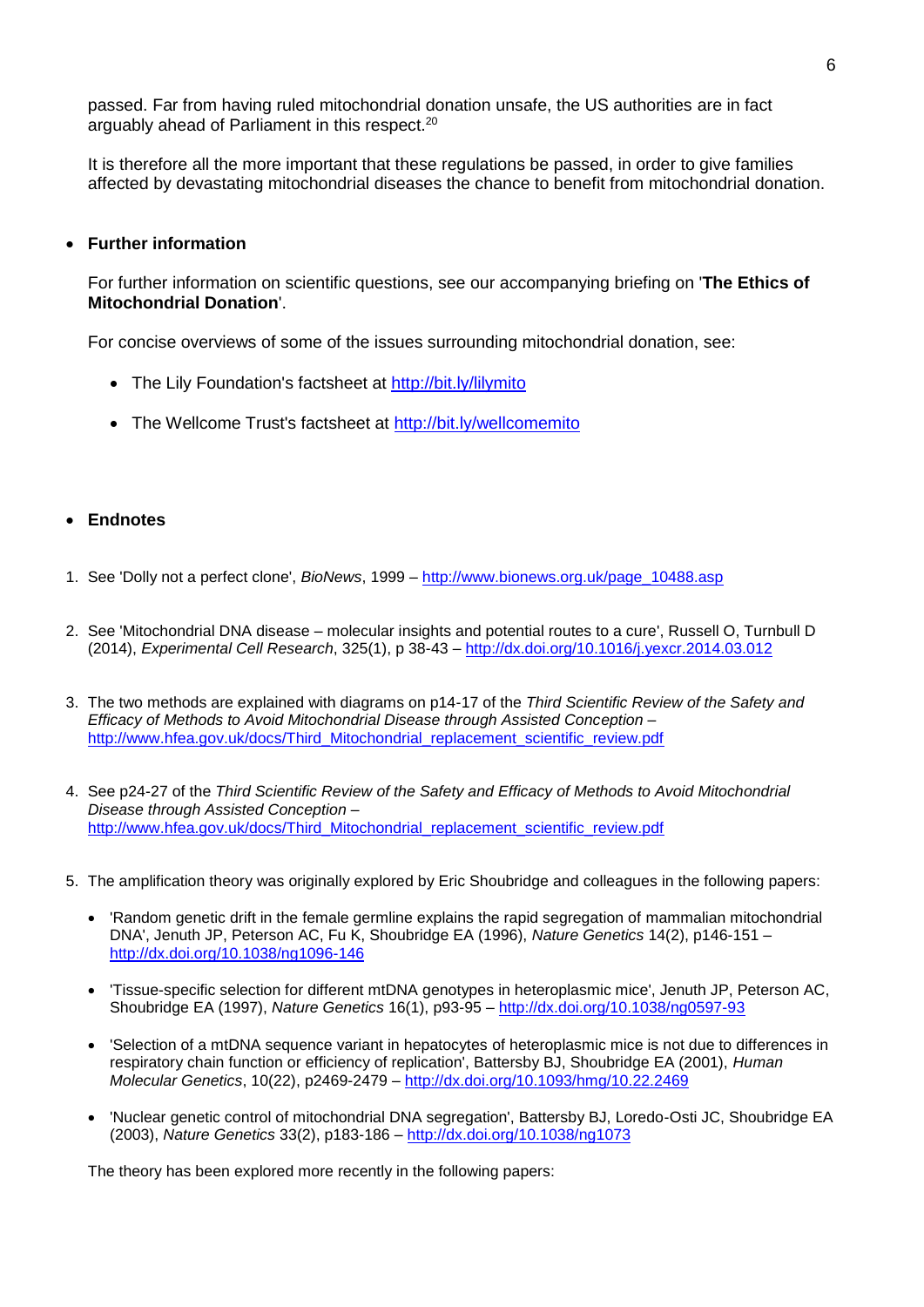- 'MtDNA segregation in heteroplasmic tissues is common *in vivo* and modulated by haplotype differences and developmental stage', Burgstaller JP *et al* (2014), *Cell Reports*, 7(6), p2031-2041 – <http://dx.doi.org/10.1016/j.celrep.2014.05.020>
- 'Mitochondrial DNA disease and developmental implications for reproductive strategies', Burgstaller JP, Johnston IG, Poulton J (2015), Molecular Human Reproduction, 21(1), p11-22 – <http://dx.doi.org/10.1093/molehr/gau090>

Authors of these last two papers submitted both written and oral evidence to the *Third Scientific Review of the Safety and Efficacy of Methods to Avoid Mitochondrial Disease through Assisted Conception* in 2014.

All of this evidence is assessed on p29-33 of the *Third Scientific Review* – [http://www.hfea.gov.uk/docs/Third\\_Mitochondrial\\_replacement\\_scientific\\_review.pdf](http://www.hfea.gov.uk/docs/Third_Mitochondrial_replacement_scientific_review.pdf)

6. Of course, the cell senses the activity of mitochondria, so that it can regulate mitochondrial DNA replication and gene expression to increase or decrease the amount of energy produced.

But this relies on detection of the products of oxidative phosphorylation (adenosine triphosphate and reactive oxygen species) due to the combined action of nuclear and mitochondrial gene products.

- 7. The argument is made in the following paper:
	- 'Mitochondrial replacement, evolution, and the clinic', Reinhardt K, Dowling DK, Morrow EH (2013), *Science*, 341(6152), p1345-1346 – <http://dx.doi.org/10.1126/science.1237146>

An opposing argument is made in the following paper:

 'The challenges of mitochondrial replacement', Chinnery PF *et al* (2014), *PLoS Genetics*, 10(4) – <http://dx.doi.org/10.1371/journal.pgen.1004315>

Authors of both papers submitted both written and oral evidence to the *Third Scientific Review of the Safety and Efficacy of Methods to Avoid Mitochondrial Disease through Assisted Conception* in 2014.

All of this evidence is assessed on p30-33 of the *Third Scientific Review* – [http://www.hfea.gov.uk/docs/Third\\_Mitochondrial\\_replacement\\_scientific\\_review.pdf](http://www.hfea.gov.uk/docs/Third_Mitochondrial_replacement_scientific_review.pdf)

- 8. The relevant research is discussed in the following papers:
	- 'Variation in mitochondrial genotype has substantial lifespan effects which may be modulated by nuclear background', Clancy DJ (2008), *Ageing Cell*, 7(6), p795-804 – [http://dx.doi.org/10.1111/j.1474-](http://dx.doi.org/10.1111/j.1474-9726.2008.00428.x) [9726.2008.00428.x](http://dx.doi.org/10.1111/j.1474-9726.2008.00428.x)
	- 'Experimental evidence supports a sex-specific selective sieve in mitochondrial genome evolution', Innocenti P, Morrow EH, Dowling DK (2011), *Science*, 332(6031), p845-848 – <http://dx.doi.org/10.1126/science.1201157>

The research is assessed, and the precautionary recommendation made, on p31-33 of the *Third Scientific Review of the Safety and Efficacy of Methods to Avoid Mitochondrial Disease through Assisted Conception* – [http://www.hfea.gov.uk/docs/Third\\_Mitochondrial\\_replacement\\_scientific\\_review.pdf](http://www.hfea.gov.uk/docs/Third_Mitochondrial_replacement_scientific_review.pdf)

- 9. Three-year follow-up studies of nonhuman primates conceived via maternal spindle transfer have found no evidence of adverse epigenetic effects. See:
	- 'Towards germline gene therapy of inherited mitochondrial diseases', Tachibana M *et al* (2013), *Nature*, 493(7434), p627-631 – <http://dx.doi.org/10.1038/nature11647>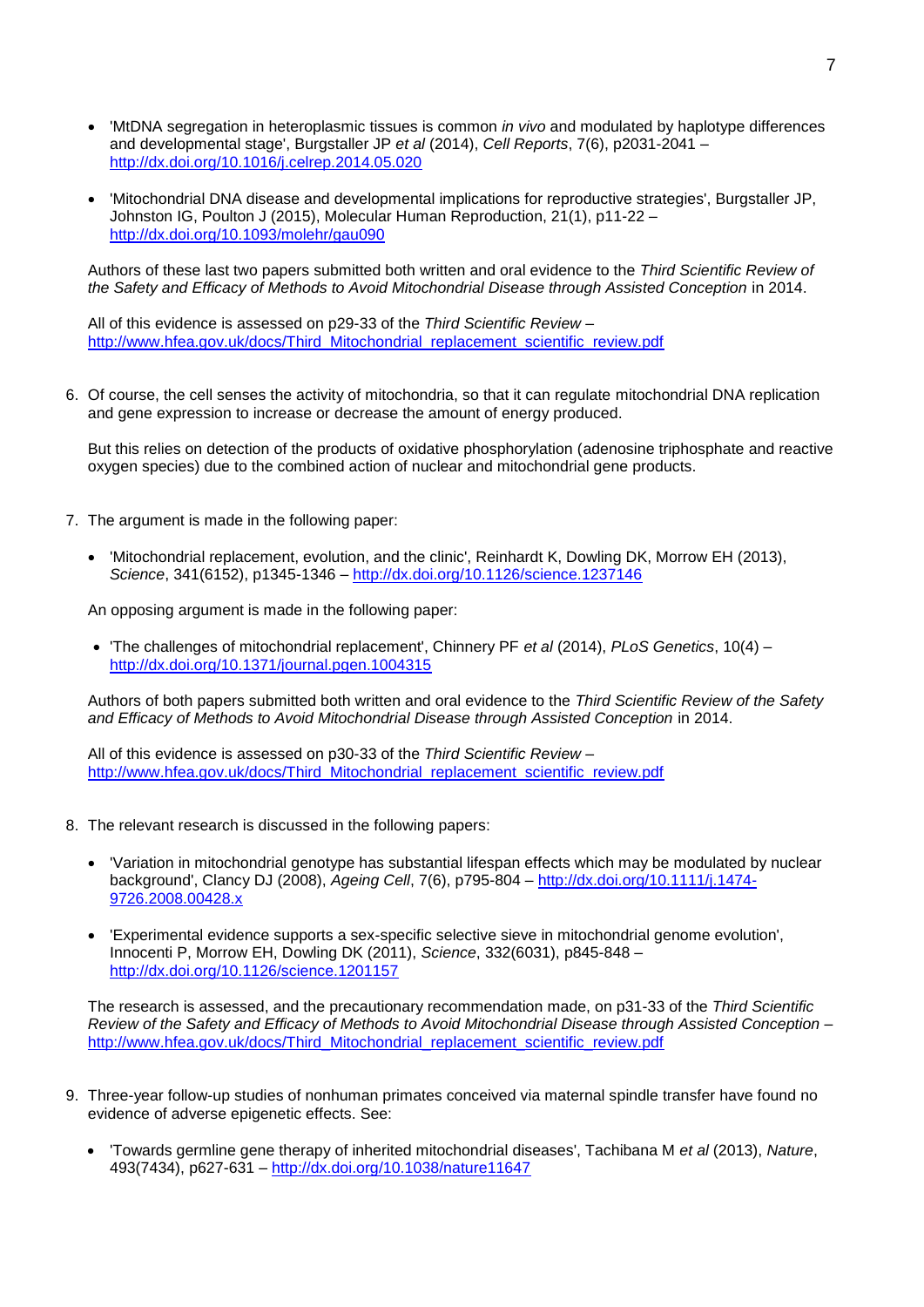- 10. See p17 of the *Third Scientific Review of the Safety and Efficacy of Methods to Avoid Mitochondrial Disease through Assisted Conception* – [http://www.hfea.gov.uk/docs/Third\\_Mitochondrial\\_replacement\\_scientific\\_review.pdf](http://www.hfea.gov.uk/docs/Third_Mitochondrial_replacement_scientific_review.pdf)
- 11. See p21 of the *First Scientific Review of the Safety and Efficacy of Methods to Avoid Mitochondrial Disease through Assisted Conception* – [http://www.hfea.gov.uk/docs/2011-04-18\\_Mitochondria\\_review\\_-\\_final\\_report.PDF](http://www.hfea.gov.uk/docs/2011-04-18_Mitochondria_review_-_final_report.PDF)
- 12. See p20-21 of the *Second Scientific Review of the Safety and Efficacy of Methods to Avoid Mitochondrial Disease through Assisted Conception* – [http://www.hfea.gov.uk/docs/Mito-Annex\\_VIII-science\\_review\\_update.pdf](http://www.hfea.gov.uk/docs/Mito-Annex_VIII-science_review_update.pdf)
- 13. The additional critical experiment recommended in the 2013 review addressed concerns about carryover of mutant mitochondria.

See p20-21 of the *Second Scientific Review of the Safety and Efficacy of Methods to Avoid Mitochondrial Disease through Assisted Conception* – [http://www.hfea.gov.uk/docs/Mito-Annex\\_VIII-science\\_review\\_update.pdf](http://www.hfea.gov.uk/docs/Mito-Annex_VIII-science_review_update.pdf)

- 14. The treatment and its implications are discussed in:
	- 'Mitochondria in human offspring derived from ooplasmic transplantation', Barritt JA, Brenner CA, Malter HE, Cohen J (2001), *Human Reproduction*, 16(3), p513-516 – <http://dx.doi.org/10.1093/humrep/16.3.513>
- 15. The follow-up research is being led by Serena Chen at the USA's St Barnabas Medical Centre as reported in 'An unplanned experiment' (adjunct to the article 'Reproductive medicine: the power of three'), *Nature*, 2014 – <http://dx.doi.org/10.1038/509414a>
- 16. The American clinician in question was Dr Jamie Grifo.

He and his colleagues discussed the case in their presentation 'Pregnancy derived from human nuclear transfer', at the 59th annual meeting of the American Society for Reproductive Medicine on 14 October 2003.

- 17. See the transcripts of the 59th Meeting of the Cellular, Tissue, and Gene Therapies Advisory Committee of the Food and Drug Administration.
	- Transcript of proceedings on 25 February 2014: [http://www.fda.gov/downloads/AdvisoryCommittees/CommitteesMeetingMaterials/](http://www.fda.gov/downloads/AdvisoryCommittees/CommitteesMeetingMaterials/BloodVaccinesandOtherBiologics/CellularTissueandGeneTherapiesAdvisoryCommittee/UCM390945.pdf) [BloodVaccinesandOtherBiologics/CellularTissueandGeneTherapiesAdvisoryCommittee/UCM390945.pdf](http://www.fda.gov/downloads/AdvisoryCommittees/CommitteesMeetingMaterials/BloodVaccinesandOtherBiologics/CellularTissueandGeneTherapiesAdvisoryCommittee/UCM390945.pdf)
	- Transcript of proceedings on 26 February 2014: [http://www.fda.gov/downloads/AdvisoryCommittees/CommitteesMeetingMaterials/](http://www.fda.gov/downloads/AdvisoryCommittees/CommitteesMeetingMaterials/BloodVaccinesandOtherBiologics/CellularTissueandGeneTherapiesAdvisoryCommittee/UCM390947.pdf) [BloodVaccinesandOtherBiologics/CellularTissueandGeneTherapiesAdvisoryCommittee/UCM390947.pdf](http://www.fda.gov/downloads/AdvisoryCommittees/CommitteesMeetingMaterials/BloodVaccinesandOtherBiologics/CellularTissueandGeneTherapiesAdvisoryCommittee/UCM390947.pdf)
- 18. The first meeting (of an anticipated five) organised by the Institute of Medicine to work on this report took place on 27 January 2015.

See<http://www.iom.edu/Activities/Research/MitoEthics.aspx> for further details.

19. See p10-11 of the *Third Scientific Review of the Safety and Efficacy of Methods to Avoid Mitochondrial Disease through Assisted Conception* – [http://www.hfea.gov.uk/docs/Third\\_Mitochondrial\\_replacement\\_scientific\\_review.pdf](http://www.hfea.gov.uk/docs/Third_Mitochondrial_replacement_scientific_review.pdf)